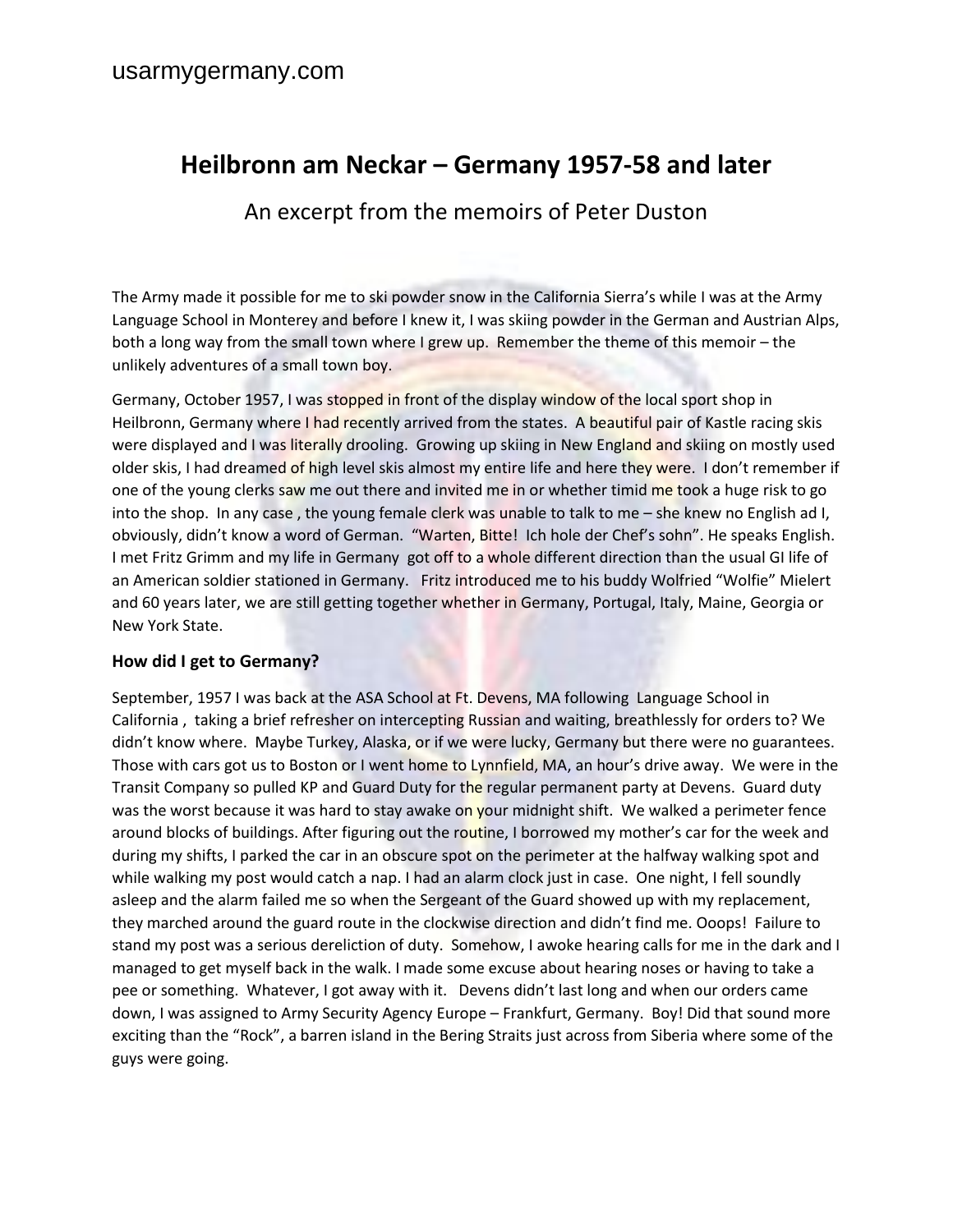We were bussed as a travel group to McGuire Air Force Base and Camp Kilmer, NJ for our flight to Germany. Billeting was at Kilmer in the "Repo Depot". We were informed that our duffle bags and bags were weight limited and they made a big deal out of weighing our stuff resulting in most of us overweight so the trash cans were filling up with stuff including army clothes. Me, being a packrat frugal kind of guy just couldn't see all that stuff going to waste so I scrounged a bunch of stuff like brand new army long underwear, sox and stuff and found a way to find the Post Office and mail it home. I wonder if I don't still have that long underwear in my winter clothing trunk. Later that day, we were marched out to a Slick Airways chartered Super Constellation for boarding. Two other guys and I were the last in line only to be pulled aside and bumped from the flight in favor of a Colonel and his family. The plane left and we were left standing on the tarmac. We were like lost boys. What do we do now? Checking back in the terminal, we were sent to the transit Air Force billets on base. Our duffle bags were on the plane so all we had were our AWOL bags (hand bags). We did get up the courage to find the mess hall. Next morning, no-one gave us any orders or even paid any attention to us so one of the three of us was from nearby and suggested that we head for NYC for the day. There were daily buses with a stop in front of the PAX terminal. With some trepidation, we headed to the city had a great time but worried that somebody would be looking for us headed back in the early evening. Back in the billets, nobody seem to care who we were or what we were doing so for the next couple of days, we headed for the city. We all had some cash as we had been given advance travel pay back at Devens. Finally on the 4<sup>th</sup> day, I was getting worried so checked in at the PAX counter about a flight to be told that we had to sign for our own flight and spend the day in the terminal as standby passengers. Later that day, we got seats and were on our way. Arriving in Frankfurt Rhein Main Air Base, we were greeted at the Army Reception Desk with a very angry NCO wanting to know where we had been. He made us believe that we had been AWOL because we had missed a troop movement – serious courts martial offense. Apparently, the Colonel or the Air Force never let Frankfurt know what happened to their three missing men. We played dumb but, of course, we were.

#### **Frankfurt!**

They transported us to a local "repo depot" which was once a mansion in the city converted to a billet. It was next door to a convent so we were warned to behave ourselves. Our group from Devens had already been assigned to various units but I "buddied up" with a Willie Lemieux. Willie, it seems, spoke German as he had been a high school exchange student in Germany. The billet's Sergeant gave us directions to the mess hall which was several blocks away on WAC Circle. Willie, however, had other plans that included stopping at the local Gasthaus (pub). I tagged along – he spoke German and acted fully at home in the place while I was much more timid and glad to be in his company. Of course, he ordered us liter steins of beer, the staple of any German Gasthaus. I was not used to drinking so got pretty "buzzed". Willie ordered a local specialty called Gehacktes mit Ei which when it came was raw hamburger with a raw egg in the middle. Yuk! "You better eat it". Says Willie or the local people will be insulted. He was playing the "big shot and I was the sucker. I managed to eat a little with the dark bread that came with this gross dish. I learned later that it was called "Tartar" in English and a delicacy. HHMM! I don't remember if I had more than one beer but I was certainly drunk when we got back to the billets and an angry Sergeant wondering where we had been. German beer is more potent than American beer and I had never had much of that. We spent the next couple of days in and out of Gutleut Kaserne where Army Security Europe was located. Because we had missed our flight from the States and had been out of the official loop for a while, our ultimate assignments had already been filled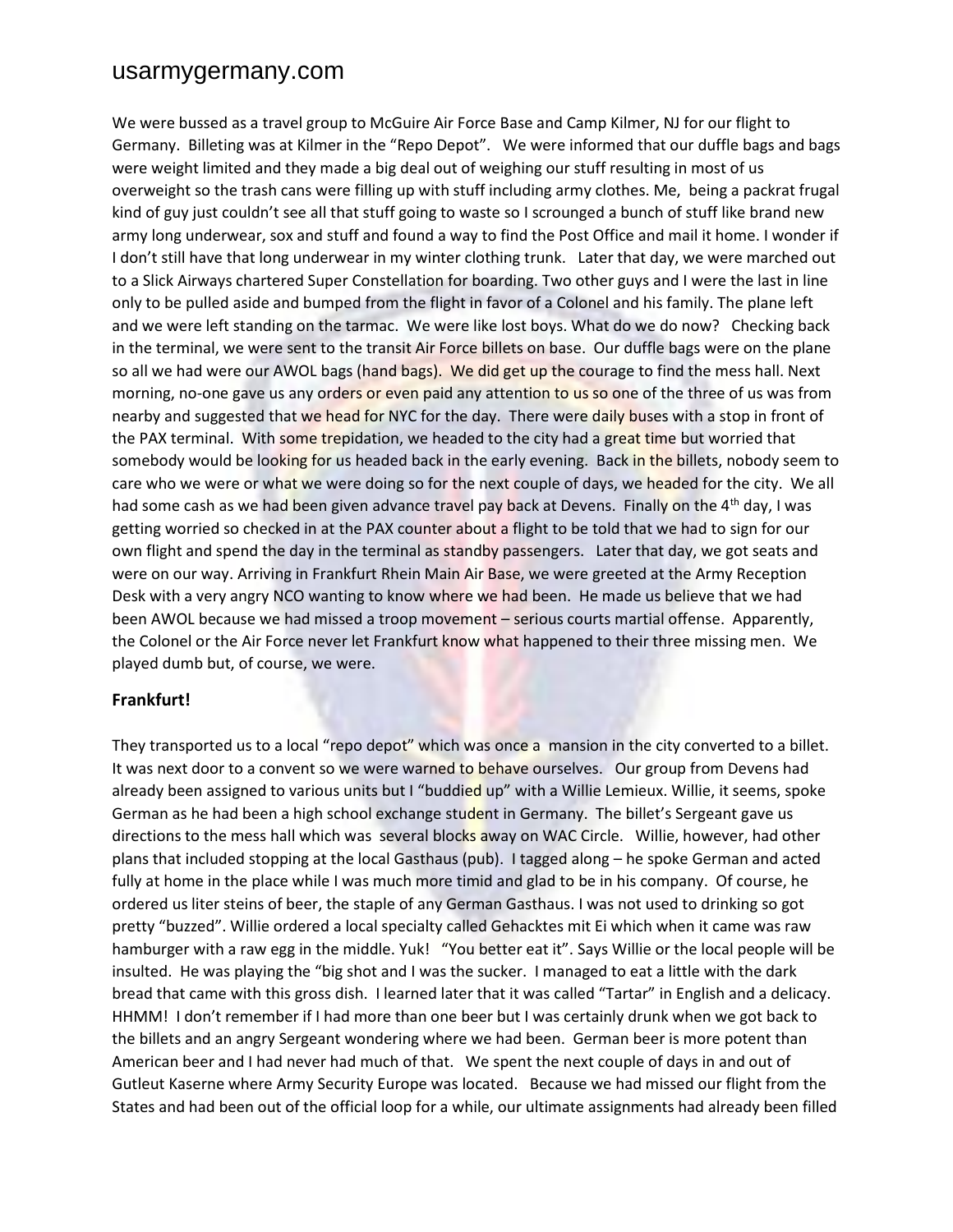so like McGuire Air Base, we were delayed. That gave us a few more days at the Repo Depot Mansion and nights on the town. It was great being with Willie because he was not afraid about where we went and what we did. Frankfurt was a large city and was in the midst of the "Wirtschafts Wunder", the economic miracle created with the help of the US Marshal Plan following WWII. 1957 was only 12 years after the war that destroyed half of Frankfurt. There was still war damage. We discovered a typical German Beer hall, the Maier Gust'l with an oompah band and busty waitresses in Bavarian "dirnd'ls . It had a reputation as the rowdiest place in town and located near the Haupbahnhof (train station). Maybe our third night at the Maier Gust'l, Willie had been hustling a particularly attractive waitress when disaster struck. I had more than my share of beer served up in 1 liter steins and was unable to make it to the men's toilets where there were Kotzen Becken (barf sinks) so I vomited all over the table and hit the waitress for good measure while Willie was just getting her telephone number. Willie was furious and dragged me out doors, propped me up against the wall and rushed back in to try and make up to the waitress for his buddy's gross behavior. By the time Willie got back out to me, I was being conned by a scam artist promising me a gorgeous blond waiting in a nearby apartment. The "key" in his hand was only 20 Marks (5 bucks). Willie dragged me away and literally chastised and harassed me the whole way back to the Kaserne. By now, we had moved from the "mansion" to Gutleut Kaserne where ASA Europe was Headquartered. We got our orders and Willie was off to Berlin which was, at that time, surrounded by the Russian Zone with limited allied access via an air route and the train from Helmstadt in the West across the Zone. Me! I was told to pack my bags, I was overdue in a place called Heilbronn, south towards Stuttgart. Because the new replacements were already there, I was put on a train solo with instructions to change trains in Heidelberg. I was frankly terrified – alone in a foreign country and ignorant of the language and culture, in fact everything.

### **The German Toilet Paper Story!**

While changing trains in Heidelberg, I had to really use the toilet. It took me a bit to find the facilities which were down a stairs below the platform. There was an attractive women sitting at a table by the door and I thought that I was in the wrong place. No! She waved me in and by slightly obscene sign language determined that I wanted a stall and she collected a fee for helping me. She led me to a stall which she unlocked with a giant key on a chain to her belt, waved me in and left me to "set a spell" although I realized that I didn't have much time before my train to Heilbronn. After "dumping", I realized that there was no toilet paper in the stall and I became frantic. Checking my pockets for paper, there was nothing and finally I had to knock on the wall and summon the woman attendant. She unlocked the stall door and caught me embarrassed and I felt, humiliated. With sign language I gestured for paper. She laughed and while standing there, stretched out my embarrassment, finally giving me some toilet paper. Now, let me tell you that back then with a general scarcity of products, German toilet paper was in a class by itself with texture somewhere between sandpaper and paper towel and not very absorbent. Changing trains, I was on my way to Heilbronn.

Heilbronn am Neckar was a city of about 90,000 located on the Neckar River about hallway between Heidelberg and Stuttgart. Heidelberg is an ancient town with a castle dominating the town square and a world famous university surrounded by the medieval quarter. The Neckar River divulges from the Rhein at the point. US Army European Headquarters was located there. Heidelberg as a historic location was spared the allied bombings during the war so remained as it had been for several centuries. Stuttgart was an industrial city, home to both the Porsche and Mercedes factories rebuilt after the war. Heilbronn had been heavily bombed with significant loss of life. Although only 12 years after the war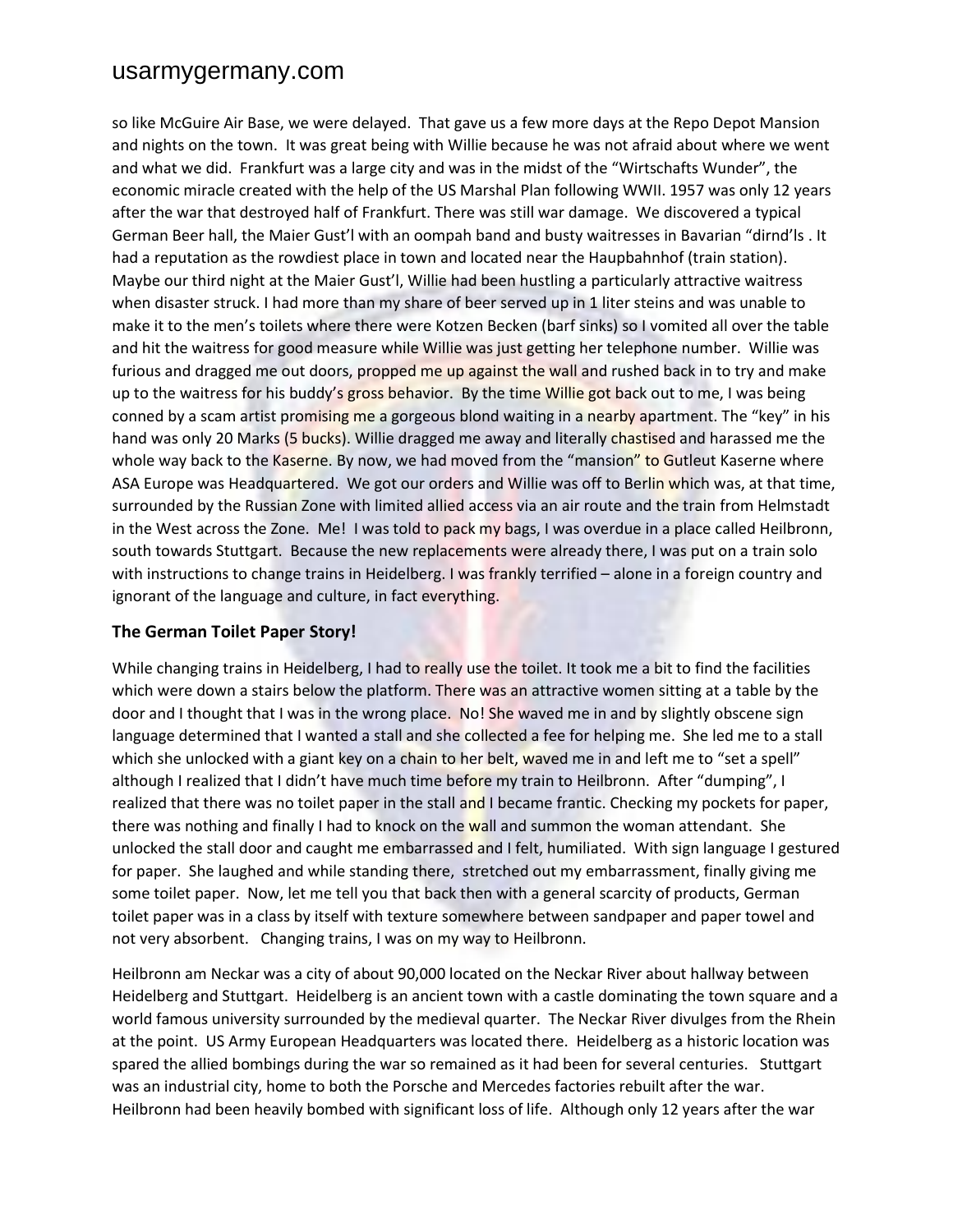when I got there, much had been rebuilt by the resilient Heilbronners although there were still buildings and blocks in ruins.

Badnerhof Kaserne in Heilbronn was home of the HHC of the 507<sup>th</sup> ASA Group. The kaserne (barracks) was a WWII German barracks of a horse drawn field artillery unit, had been rebuilt during the occupation for first, a Radio Communications Intercept unit that morphed into the Army Security Agency (ASA) mission. ASA was a stepchild of the newly created National Security Agency under whose umbrella, ASA operated. ASA used Regular Army personnel to support the signals intelligence mission of ASA. Those RA staff and cadre mostly never had the Top Secret clearances that we had and never understood what we did, they just wanted to "play" Army while we resisted. In the intelligence business, we became known as NSA "rent-a-troopers" – cheap labor doing all the field intercept work that worked it's way up to NSA in the states. Linguist's like me, were tagged as "Monterey Mary's" – kind of intellectual sissies, I guess. We jokingly referred to NSA as "No such agency" because it was super secret and not commonly known in the press or in public. Our mission was to provide intercepted Soviet communications intelligence up the chain enabling our military and government to hopefully predict whether the Soviets were ready to carry out their Western European invasion plan. The Code Word for the invasion would be "Red Storm Rising". Beyond Europe, President Eisenhower had a fear of a Soviet nuclear attack so we were, literally, the "tip of the spear", the first line of defense or as we understood, the "Cannon Fodder" during the first phase of the soviet invasion that would put the soviets and their East European allies at the Rhine River within two-three days. Our job was to listen for clues in our intercept and send upwards to higher HQ, "flash" reports. Now the fact of the matter was that except for a sudden nuclear attack, it would take a massive soviet buildup to invade the West so it could only happen at the end of their annual training cycle. New soviet recruits were brought on in the summer, assigned to their units in East Germany and the east bloc, trained all through the winter and spring and then when the Soviet forces mounted their late spring Field Training Exercise (FTX), that became the only likely window for an invasion of the west. The strategy was to start at the Ukrainian border with massed tank armies and thousands of rocket tubes and artillery, move westward in massed formations with communist bloc armies of Hungary, Poland, Czechoslovakia and most importantly East Germany joining to increase the massed formations in width and depth. Upon reaching the West German border in the open lands of the Fulda Gap in Germany, they would cross and keep going with the goal of reaching the English Channel in less that a month. NATO was so outgunned and outnumbered that the only way for the West to break up the Soviet formations was to resort to tactical (small yield field) nuclear weapons, a frightening scenario that could likely lead to all-out nuclear war.

### Wolfie's story – a German friend's piece of my life from his memoirs: - we had other things on our minds than preventing WWIII – meeting Fritz and Wolfie and the Donnerstag Abend Klub. (The following pages are written from Wolfie's perspective.)

### **Lauffen**

The first couple of years in the area of Heilbronn we lived in the town of Lauffen on the river Neckar, not far from Heilbronn. I got to ride to work with a coworker in a Goggomobil, a tiny two-seater car barely big enough for me to sit in. I joined the local soccer club and got to play on the youth team. This is where I honed my soccer skills. If we won our game on Sundays, we were allowed to take a drink from the "Pokal", a large silver chalice filled with red wine, which was passed around the long table where are the senior team sat.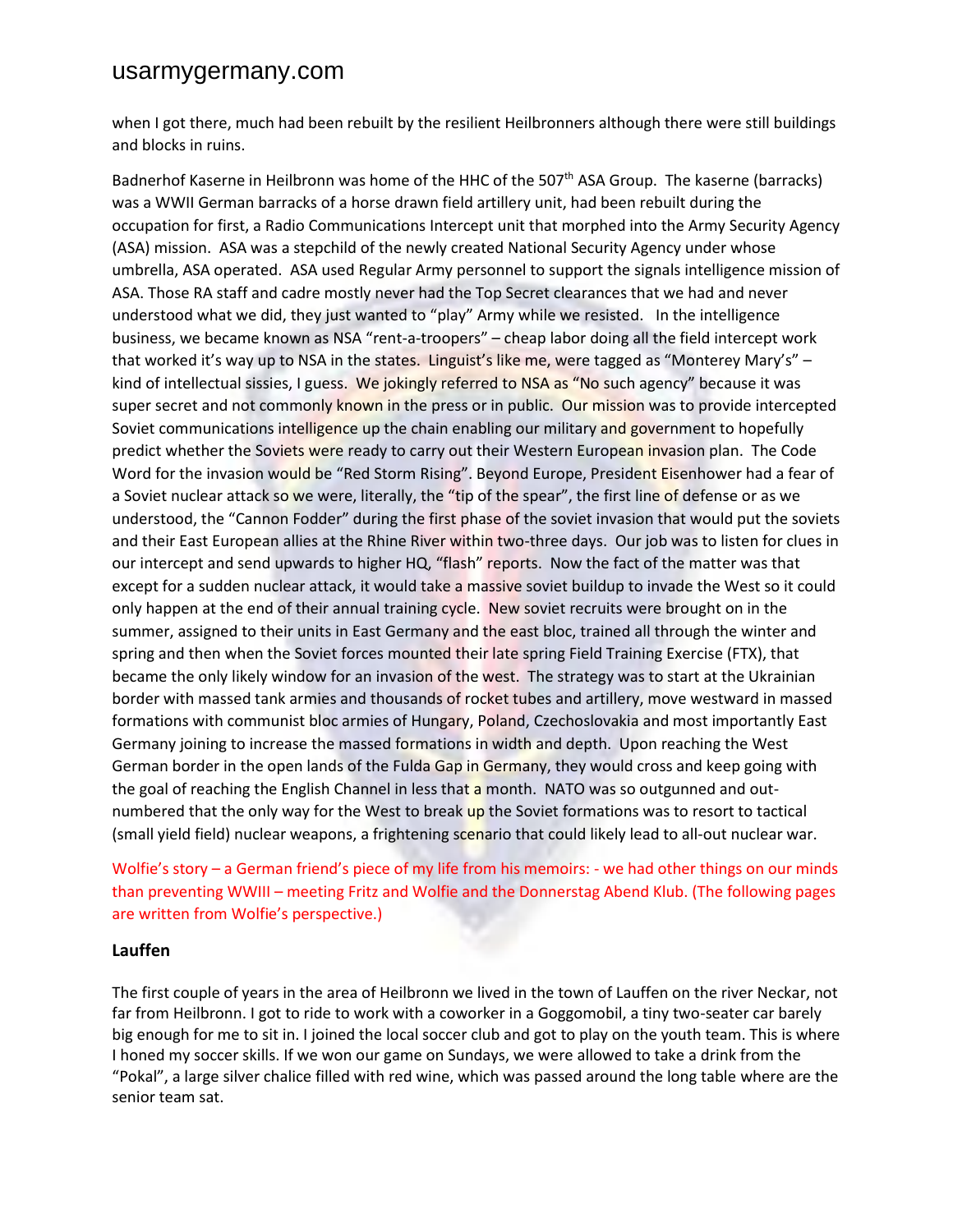After less than a year my mom found an apartment in Heilbronn, which was closer to her and my job sites. The apartment was a former storefront; it still had a display window which we covered up with curtains. My brother and I slept in two Murphy beds stacked on top of each other and hidden behind the closet doors during the day. Finally, we did not have to sleep in the same room with the girls. After a couple of more years, we moved into an apartment building around the corner, into a much nicer living arrangement.

### **Friends and Field hockey**

In Heilbronn I made friends with my longtime buddy Fritz Grimm, the son of the owner of the large sporting goods store in the center of town. Fritz convinced me to play field hockey with him on the local team. I asked why we should not play soccer? He answered: "if you play soccer you get to travel to the next small town; if you play field hockey you get to travel on a bus to large cities far away; on top of that you travel with the girls team". That is all I needed to hear; I played field hockey from then on. Once I became good enough to play on the first team, we truly got to travel not only all over Germany, but played teams from as far-away places as Barcelona and Helsinki. One particularly memorable game happened in an Easter tournament; in the final our team played Helsinki. It ended in a draw after overtime and was hard fought. I wound up with a broken nose, courtesy of a player whose ring finger became disjointed when we clashed going for the ball. A good time with lots of beer was had afterward, and I shook his hand with his finger in a splint; he rubbed my nose playfully.

Mr. Grimm senior, the father of Fritz and the owner of the sporting goods store, was also the president of the Alpine club. This club always had a fall dance. Both male and female hockey teams attended. We usually however wound up with more girls than boys, so Mr. Grimm asked us to invite more guys. We invited a couple of American GIs, stationed in Heilbronn. We had met them first on a Saturday when they came into the sporting goods store. I was hanging out with Fritz when they came into the store. Fritz was busy with a customer, so Mr. Grimm asked me to talk to the Americans since I spoke some English. They wanted to know about skiing equipment and rock-climbing equipment, something Fritz and I were also interested in. Further they wanted to get to know Germans our age to learn more about Germany and learn German; we wanted to learn more about the Americans and learn more English. We hit it off, so we invited them to meet us on Thursday evening, when we got together with other male and female friends in a café. We called it the "Donnerstag-Abend Club" or Thursday Evening Club. This started a lifelong friendship with Richard Robb and Peter Duston, who were very influential in my life. Dick and Peter were stationed in a small military base at the edge of town, the former "Badenerhof" Kaserne. We learned many years later, that they worked in Military intelligence, which of course they never told us in those days. Our new friends had a fair amount of free time, much of it spent with us on hikes, going rock climbing or skiing, or just hanging out. Occasionally, they stayed out later than allowed, so they either chanced sneaking back into the barracks through a secret hole in the wire-mesh fence or they stayed with one of us until morning, then they caught a ride with one of the married soldiers living off base.

### **Doomsday Clock**

One interesting story I learned from Peter Duston years later, had to do with his military job of listening to the Russian army stationed in eastern Germany. The Americans were always on guard, watching for a possible Russian invasion. Peter, who speaks Russian, listened in on all the soldier's chats about all the various matters soldiers talk about. One of the things he overheard repeatedly had to do with trucks. During World War 2 starting in 1941, the US passed the Lend-Lease Act, providing US military aid to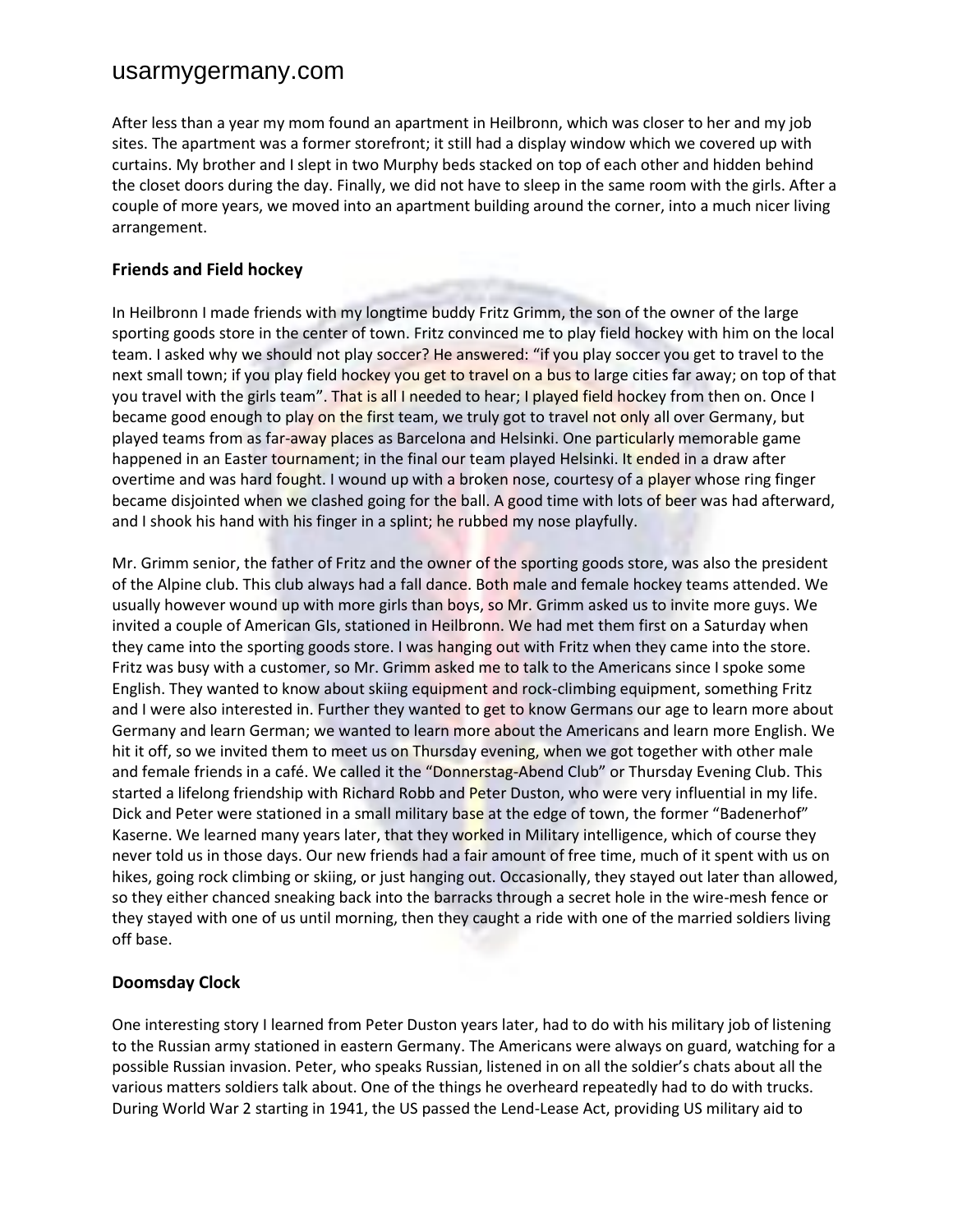foreign nations, including Russia. The Russians had received a large number of US-made trucks, which were still in their possession. What Peter, a car guy, heard from the Russians was daily chatter about needed truck parts for these trucks: carburetors, fuel pumps, distributors, hydraulic brake pumps, etc. That meant a large number of these vehicles were not operational and would not be anytime soon because of the lack of repair parts. The Russians would have a hard time moving their troops and equipment. It reduced the Russian threat. Peter reported this to his superior, who reported up the line all the way to US Army headquarters. Peter received a commendation and he was told he helped set the "Doomsday clock" back a couple of seconds. The Doomsday Clock is a symbol that represents the likelihood of a man-made global catastrophe. Maintained since 1947 by the members of the Bulletin of the Atomic Scientists, the Clock is a metaphor for threats to humanity from unchecked scientific and technical advances. The Clock represents the hypothetical global catastrophe as "midnight" and the Bulletin's opinion on how close the world is to a global catastrophe as a number of "minutes" to midnight, assessed in January of each year. The main factors influencing the Clock are nuclear risk and global warming (climate change). The Bulletin's Science and Security Board also monitors new developments in the life sciences and technology that could inflict irrevocable harm to humanity. Today in 2020 the clock stand closer to midnight than ever: it is 100 seconds to midnight, not a pleasant thought.

### **Outdoor fun**

The four of us would occasionally go skiing in the Alps at the US military ski area near Garmisch-Partenkirchen, a picturesque Bavarian town and a ski area which did not cost money for military personnel and guests to use. On the way south, we sometimes stopped in Munich for supper. The Hofbräuhaus was a favorite. We preferred the "Wirtschaft" (tavern) on the first floor, frequented by local beer drinkers and less expensive, to the upstairs where tourists or families dined. One night we decided to "rescue" the Bavarian flag which hung in an upstairs walk-out behind French glass doors on the front of the building. Peter and Richard were the lookouts, Fritz the downstairs receiver and I was tasked to rescue the flag and throw it to Fritz. The caper worked like clockwork and we did not get caught. I believe the flag is still in Peter's possession. We then drove on to the little town of Oberammergau and stayed in the workshop of a local woodcarver, the father of friends Peter had met in Munich. We slept on the wooden floor in our sleeping bags and kept the pot belly stove going throughout the night. In the morning we would set off for the ski area in Dick's trusty VW beetle, four sets of skis on the rear ski rack and four sleeping bags under the front hood. Those were wonderful and carefree days.

Several times we rock climbed in the Schwäbische Alb south of Stuttgart. The Alb, a continuation of the Jura mountains in Baden-Württemberg and Switzerland, is composed of limestone and has deep valleys with steep cliffs. Limestone is fairly brittle, so we needed to be careful when climbing, as pitons did not always hold. Pitons are metal spikes with holes for carabiners, driven into seams or holes in the climbing surface, and used an anchor points for the climbing rope attached with a carabiner. Rappelling down on a rope on the vertical cliff was fun, climbing up was more of a challenge. I remember once getting stuck on the vertical wall, with my feet far apart, not being able to go forward or back. One of those pitons and one of our guys on the other end of the rope saved me from falling off the cliff.

One summer the guys in the Badenerhof Kaserne fielded a soccer team. They were not very good but quite competitive. They arranged to play a team of one of the small towns in the area, Schwaigern. In order to have a better chance of competing, they recruited me to play on their defense. I was outfitted with one of their uniforms and I spoke no German, only English. The opposing team did not find out that I was not one of the soldiers until I slipped up and spoke a few words in German after the game, when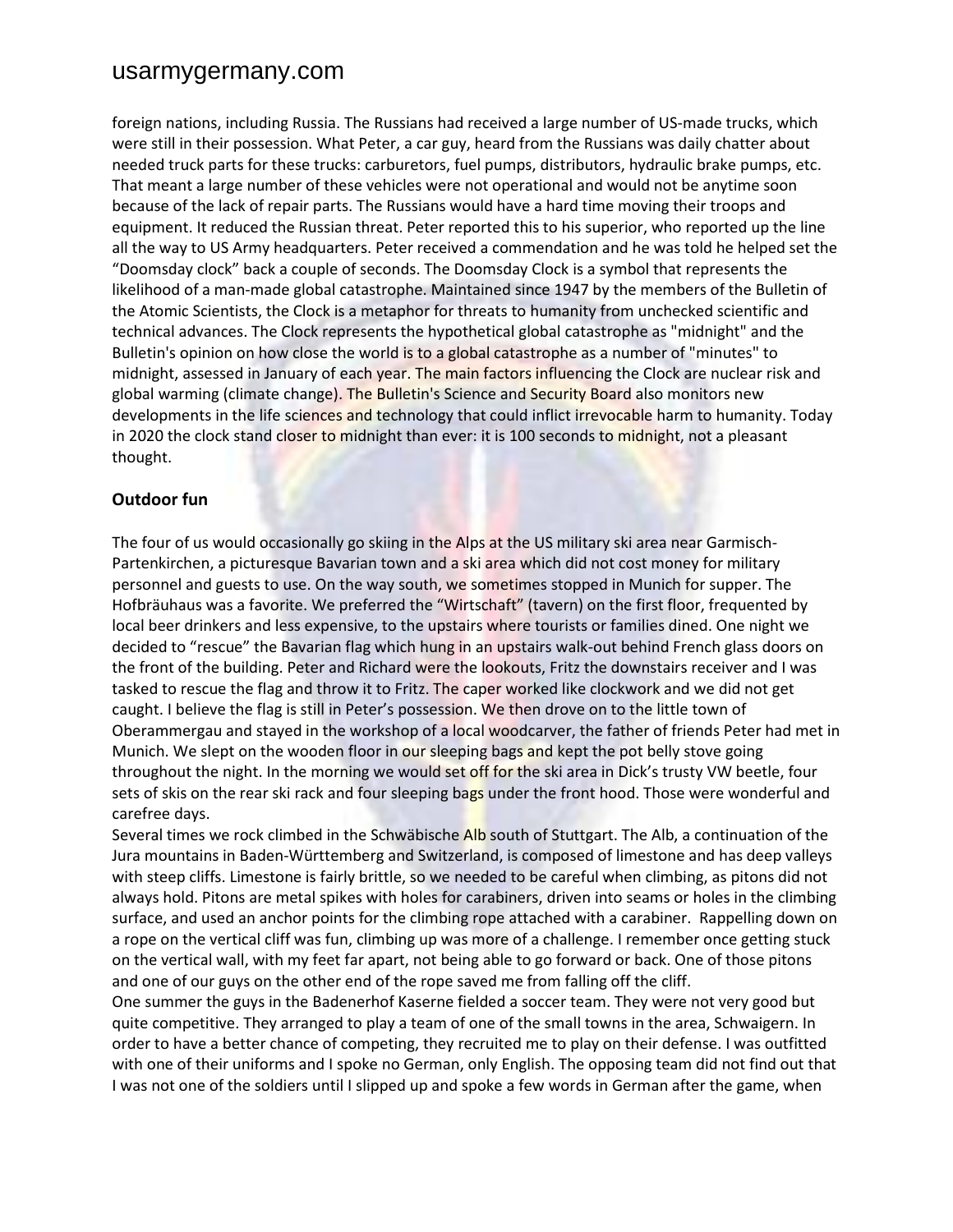the teams were in the pub having a couple of beers. Big laughter by both teams and a good time was had.

#### **Expo 58, the Brussels World's Fair**

A World's Fair was a big deal, so we decided to visit. Again, the trusty VW bug was our mode of transportation. Overnight we four slept in a couple of Army pup tents pitched on the edge at a rest area on the Autobahn. The fair was exciting, especially the 60-foot tall Atomium, and the replica of the Russian satellite Sputnik in the Russian pavilion, which mysteriously disappeared, and the Russians accused the US of stealing it. In Brussels proper we got to see the famous statue Manneken Pis, depicting a little boy peeing into the base of a fountain. The cute little bronze statue dates from 1618 and symbolizes the free spirit and sense of humor of the people of Brussels.

### **Giving blood**

During the time in Heilbronn I was recruited to give blood to the Red Cross at the local hospital. Giving blood meant one hour paid time off from your job, 15 Deutschmarks from the Red Cross, and a sandwich and a glass of orange juice or red wine to replenish the liquid in your body. My blood type was desirable, and I went to give blood every eight weeks. The extra money came in handy and paid time off from work was also nice. And yes, I chose the red wine.

#### **Dancing school**

Going to dancing school and learning how to properly dance was a rite of passage. Tanzschule Wolff it's located in the center of the city on the first floor of a five-story building. It had a large practice room and a small café with a bar. Herr Wolff and Fräulein Wahl were the teachers. We learned dances like the fox trot, English waltz, tango, Viennese waltz and even the rumba and cha-cha-cha. On Sunday there was practice dancing and the bar was open and served rum and Coke and other alcoholic and nonalcoholic drinks. We invited our American friends and they were leading because they brought the newest American records Music by Elvis Presley, Chuck Berry, Frank Sinatra, Doris Day and many others. And there we learned the jitterbug and other crazy American dances. We thought we were very cool. Once the course was completed, we had our final dance at a local dancehall. The girls wore fancy dresses and the boys wore dark suits, white shirts and ties. It reminds me now of a high school prom. I was chosen to make a little speech and present a gift from the group to the teachers. This meant I got to dance with Fräulein Wahl; the dance was a Viennese waltz and she held onto me like a vice. It seemed like the longest dance of my life.

### **Going abroad**

I had always wanted to get an education in a foreign country to learn more English and get an advanced degree. I also wanted to get away from the German military draft for which I was just the right age. I told myself "one war is enough!" I applied for visas in Canada, New Zealand and Australia, as they seemed the best English-speaking countries to go to. It is here I have my American buddy, Dick Robb and his parents to thank for facilitating my immigration visa to the United States where Dick, Peter and I have remained fast "kammeraden" for over 60 years.

#### Back to Peter's story: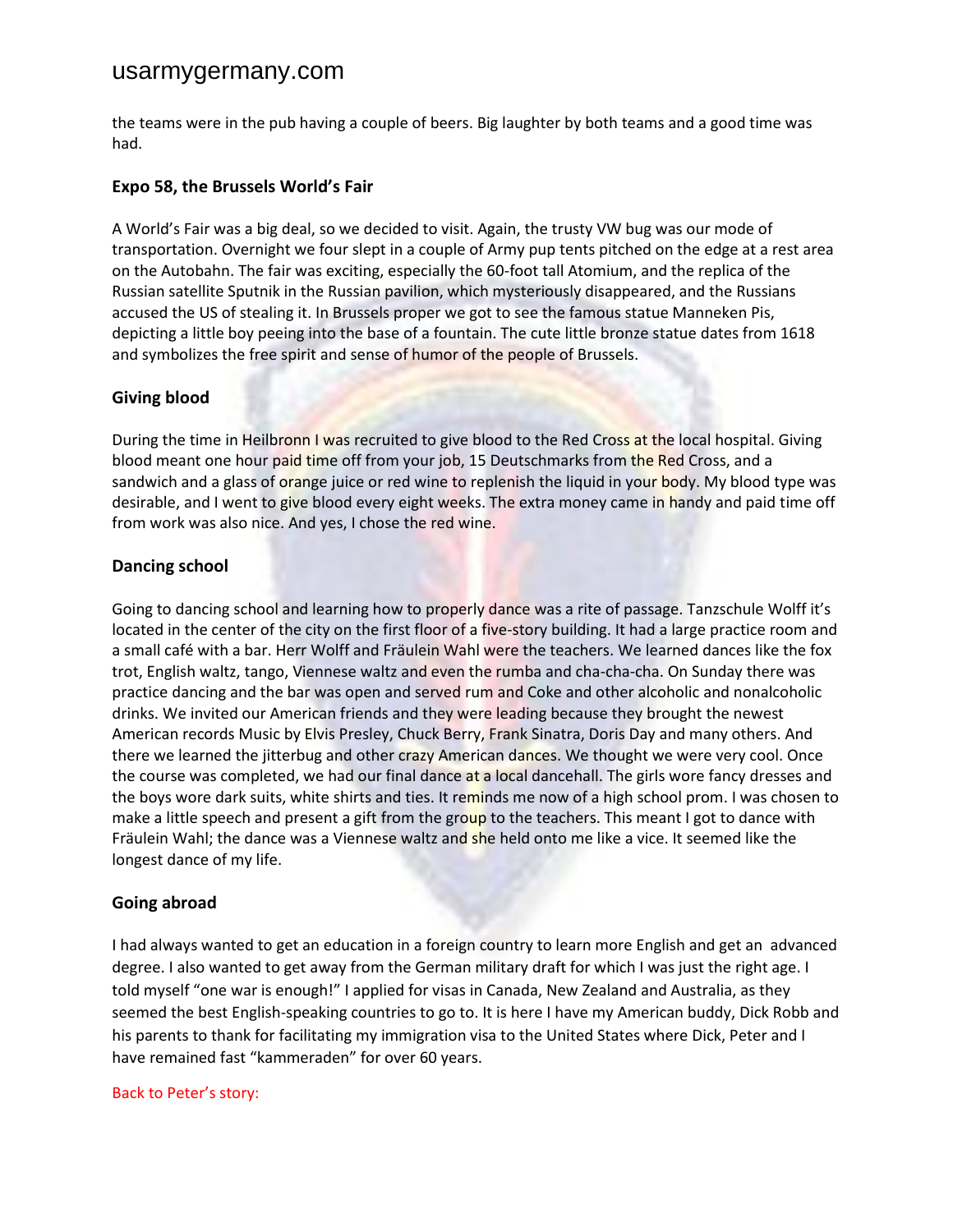#### **Was a Soviet invasion of Western Europe actually a possibility?**

The fear kept our national defense budget bloated, it kept huge numbers of American forces in Germany as it fueled the "military-industrial complex", as Eisenhower called it. We in Heilbronn, however, got hints that perhaps an invasion wasn't very likely. When I first arrived, I was assigned to the intelligence analysis section as I missed my field assignment as an intercept radio operator. Because I was young and "green", I was assigned to a desk with a huge pile of intercept transcripts and told to "scrub" the transcripts for any intelligence overlooked during the initial analysis. They were mostly fragments of radio communications between Russian soldiers and as I discovered they were discussing keeping their trucks going referring to Studebaker, Ford and GMC lend lease trucks given to the Russians during WWII. It didn't take me too long to figure out that the Soviets were relying on our old trucks for their main ground transport. I checked out the capabilities of their ZIZ 5 standard truck to determine that it was far inferior to our "deuce and a half's". I asked for the actual intercept tapes and listening to hours of conversations between Russian soldiers and truck mechanics to determine that they were cannibalizing trucks to get parts to keep other trucks going. Mostly illiterate soldiers from the non-Russian "republics" would try and read nomenclature plates on distributers, starters and generators in English which these soldiers didn't know so the part requests were very garbled. Eventually, I reported to my old section chief – a crusty Warrant Officer that the Russians were relying on our old trucks to support their supply effort and that these trucks were in short supply and unreliable. He said that they certainly were aware that the Russians still had a lot of our WWII trucks. In any case, a while later, he called me in to say that headquarters decided to form a task force to research the issue – I, of course, being a green soldier was not asked to participate. Later, he called me in to tell me that the conclusions of the task force established my premise that the Soviet Army was severely handicapped in their transport capability and that my idea moved the "invasion clock" back a few minutes.

My main job as an analyst was to track the Order of Battle (OOB) of Soviet units. We tried to identify their combat capabilities at all times assessing numbers of vehicles running or "dead-lined" as nonrunning. I had big charts on the wall with the data and status. It was all Top Secret codeword. Soviet trucks were unreliable and their battle tanks were getting stuck in the mud or dead-lined for repairs and/or parts. Besides, according to an intelligence report we had access to, the East German Army was not allowed any ammunition by the Russians who were afraid that the East Germans would use it against the Russians. WWIII pending was, perhaps not the threat our government hyped?

Footnote: Fast forward 35 years to 1992. I represented the Army in an exchange program with the Bundeswehr in Ansbach and got a tour of former East Germany. The mined death strip was still there as contractors were clearing the millions of mines from the Cold War. The story of how I was rehabilitated and eventually retired as an MI Officer is elsewhere in this memoir. By the way, on one of the weekends when the Germans weren't training, they assigned me a staff car and driver who drove me back to Heilbronn and parked in front of the very sports store that launched my German adventure with Fritz and Wolfie. The clerks and Fritz all came out on the sidewalk and were amazed that the lowly soldier who first drooled over skis in the window was returning as a "big shot". Also ironic!!

We worked shifts either 6 days on and 3 off or weekday as I recall so we had lots of time to explore Germany. I was without transportation so relied on my buddies. Dick Robb and Dennis Breton both had cars and as we shared hiking and skiing interests, it was a natural match. Dennis' wife Dru was over there and they lived "on the economy" – off base. That came in handy when we got caught off-post after curfew. Dennis had clearance to drive on and off base nights because of the night shift crew. He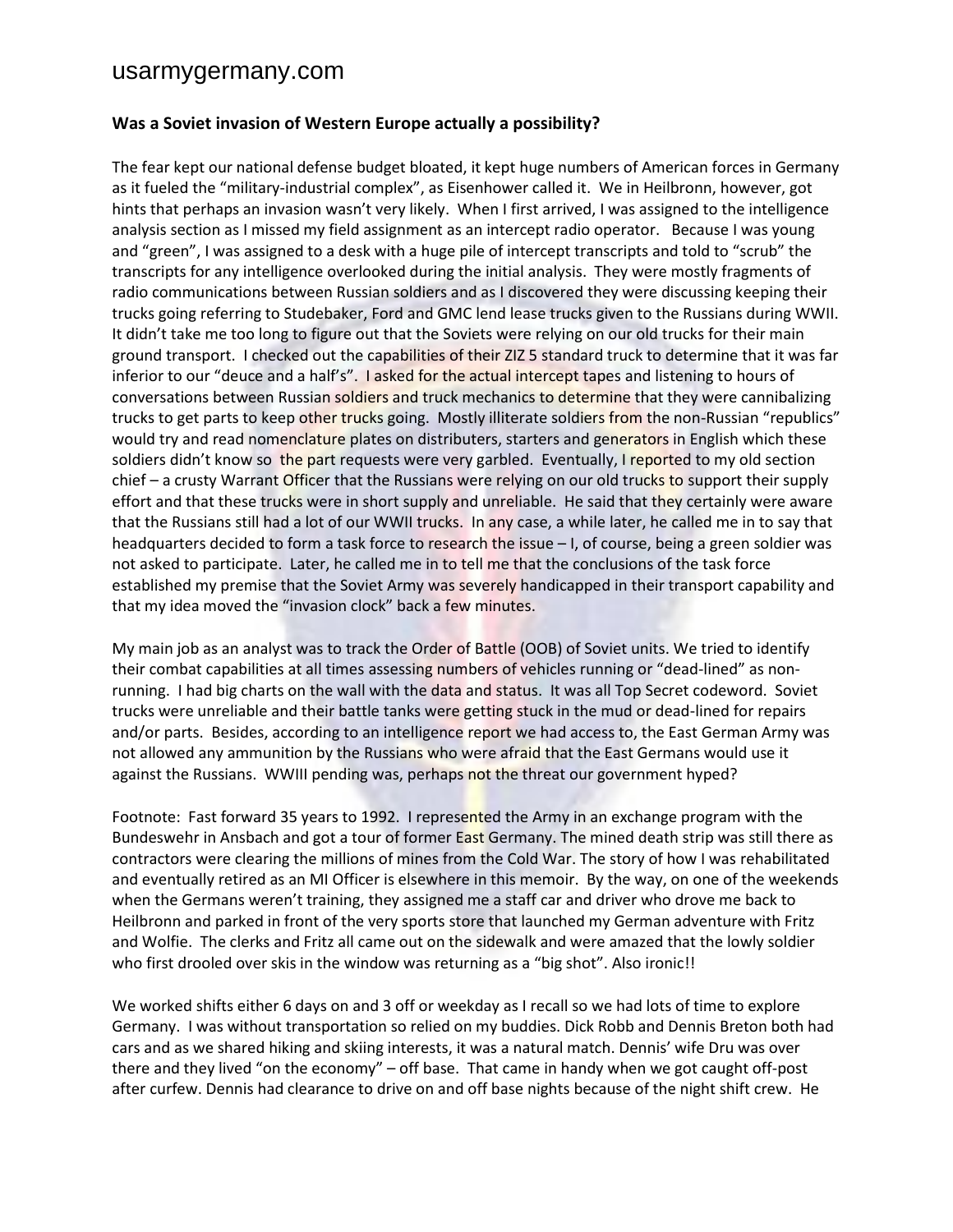would stuff us in the trunk of his car and drive past the MP's on the gate. Hop-la! We got in. Another buddy, Paul B. Jones from California was a "trust-fund" guy with greater assets than most of us. He bought a brand new MGA roadster and totaled it on Jaeger Haus hill behind the barracks. Next he bought something else but got rid of that for a used classy Mercedes 180 cabriolet. He managed to hold onto that vehicle from 1958 to late 1959 when he and I travelled in it if we had money for gas after being discharged in Europe in the summer of 1959.

Our off-duty and social life in Heilbronn was much more interesting than our official military duties. Those Kastle Racing Skis in the display window of Sporthaus Saeman opened up an amazing world of adventure and learning. Fritz and Wolfie introduced us to their friends. We were invited into the Donnerstag Abend Klub or maybe we organized it. Whatever, the Thursday Evening Club met at a local café for conversation over soft drinks. The Germans had very little money and we GI's or "Ami's" were well paid even as low ranked soldiers although many of us squandered our pay on women and beer. The two or three local "GI" Bars – the Texas and the Metropol among them were quick to take our money. The Donnerstag Abend Klub was our better influence to keep us mostly "respectable". Haha! We had transportation which the Germans did not so Dick Robb's VW got us lots of places as we explored the region. We learned to rock climb at the Felsen Garten and climbed in other places as well. See the photo of me, Wolf and Dick with the ever present wine bottle in the Felsen Garten. Germans have many wonderful "Fests" – Beer Fest, Wein Fest, Volksfest, Fasching, Oktober Fest, all complete with large tents, halls, oompah bands, food and liter mugs of beer or glasses of wine for the Wein Fest. We attended all we could and had a great time. It was at the Heilbronn Volks Fest that I met Frigga Christoph of the Girl in the White Bikini.

Skiing was a huge influence in our off-duty lives for several of us. I had met Art Clark and Dennis Breton, former ski racers for the University of Maine. Art was a single soldier, Dennis was married and lived "offpost" with his wife Dru. Theirs was another "respectable" refuge from the Army. I spotted a notice in the Army news announcing a ski race to be held in the German Alps above Garmisch. The US Army operated a recreation center with several hotels and a ski area in Garmisch, a quaint village nestled at the foot of the Zugspiz, Germany's highest mountain at 10,000 feet. The race was to be held on the "Plat" – the Zugspitz glacier at about 8,000 feet reached by a mountain train to the Schneefernerhaus hotel perched on a precipitous side of the mountain overlooking the glacier. Getting off the train in the hotel basement, we could do a Tuckerman Ravine headwall run from the hotel to the Plat. Some years later, there was a landslide over the hotel from the Zugspitz summit that killed several on the deck, it was that steep. Art and I stayed in the Green Arrow Army Hotel, took the mountain train and entered the race. We placed and were awarded engraved silver shot glasses. The day was fabulous for us skiers used to New England hard pack skiing and much lower mountains. Besides, there was zither music, beer and yummy German food on the decks of those mountain hotels and huts. We were on a high that came crashing down when we returned to base. We had been gone 3 days without a proper pass. It was our break but we were not allowed to be further away than 30 miles from base (Garmisch was 180 miles) AND had to be on-base nightly for bed check. Usually, especially on weekends, nobody checked and our buddies covered for us. We were caught and there was talk of courts martial for AWOL. Oops. I don't know who thought of it but our Colonel was a fanatic about his unit's sports teams and had a large trophy cabinet outside his office that he showed off to his Colonel bussies when they visited. In any case, when quizzed by the race organizers who we were, we made up a Ski Team name – the  $507<sup>th</sup>$  Ski Bums. I checked in with the Colonel's clerk to make an appointment to "present" our trophies on behalf of the Ski Team. Well, let me tell you, the Colonel was so excited to be the only one of his Colonel buddies to have a ski team, that any idea of courts martial disappeared. He practically "drooled" accepted our cups. How can he help the team? We explained that training was 3 hours away and would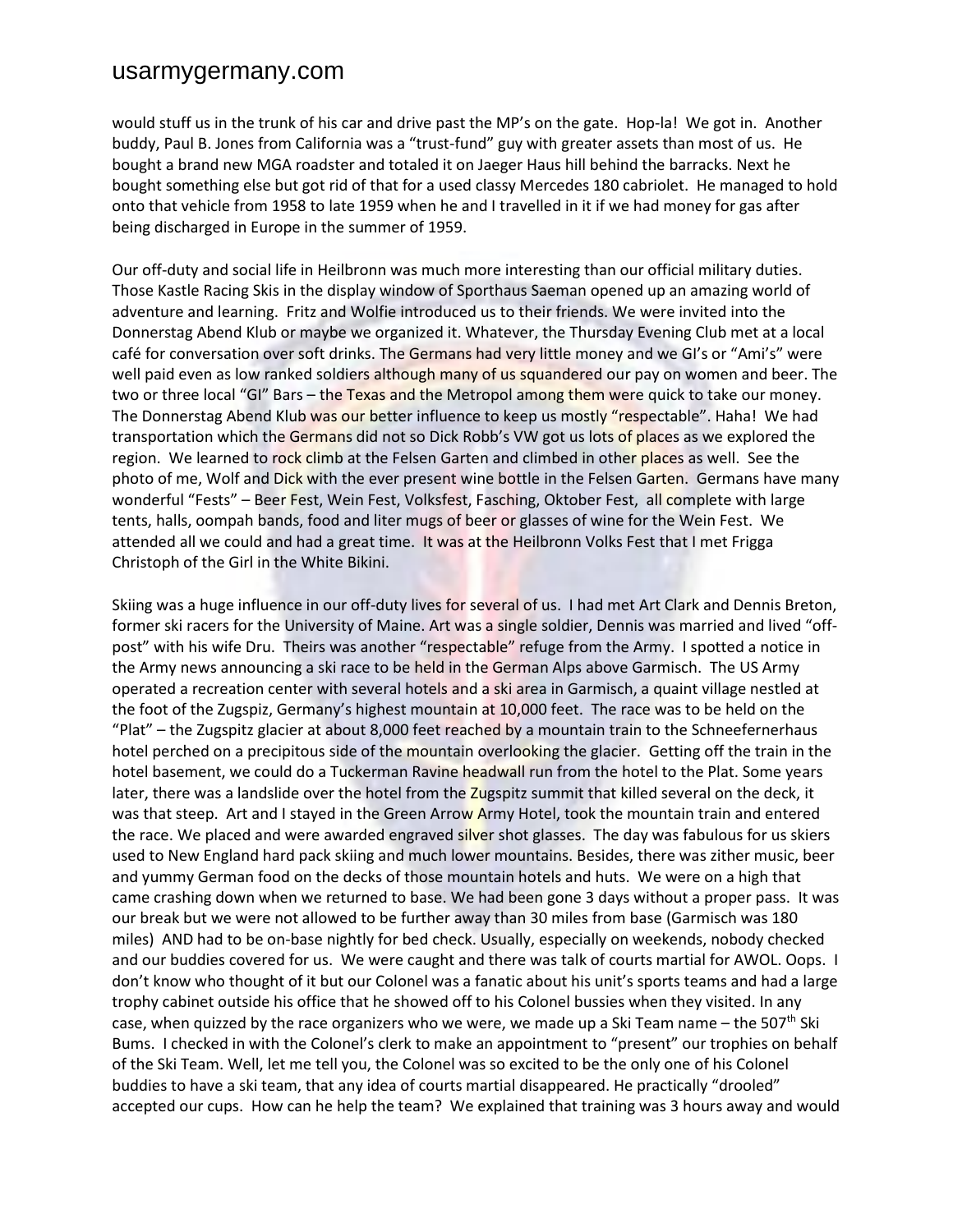need time off and travel funds. He couldn't pay us but we could get Administrative Leave and he ordered the Mess Sergeant to provide us with all the Army "C" Rations we wanted. We stored cases and cases of them in Dennis Breton's storage unit and traded them for German food when we were on the road. They contained cigarettes and some of the cans were popular with the Germans – peanut butter, fruit cocktail among other. We also didn't smoke so we traded cartons of cheap cigarettes bought with our ration cards. We bought them for a buck and sold them to taxi drivers dealers for 10 – tidy black market profit that kept us "on the road". Cigarettes were very expensive in Germany and of poorer quality than Lucky Strikes. The Army had a day ski room in the basement of the Schneefernerhaus with a disabled German war veteran running it. We became friends with Tony and conned him into letting us stay overnight in our sleeping bags. We were always trying to stretch our pay and focus on how much skiing we could pull off. We also discovered the Natur Freunde (Friends of Nature) hiking club. They had a bunk room hostel in that same hotel basement next to the train turn around. Problem always was "conning" our way. We were not members and we were "GI's" – often not welcome. Respectable families did not want their children associating with us. We even rented a single room on occasion in the hotel and snuck our buddies up the back stairs next to the rocky cliff to fill the room and full they were. The rooms were tiny, barely wide enough for a single bed. More than once, we escaped as the hotel staff was hunting us down to throw us out. Climbing out the window, there was a tiny plank ledge between the back of the hotel and the cliff. Our other challenge staying up there was getting beer. In the hotel, it was "export" and expensive except for the "Stamm Tisch". The Stamm Table was for the help in a room next to the kitchen with cheap local beer. With our buddy Tony's help, we smoozed our way in there, probably enabled with the exchange of some cigarettes. On our way either way to Heilbronn, we often stopped in Oberammergau – a quaint village just a few miles from Garmisch. Through Dick Robb's buddy Dick Renzetti's girl friend back in Heilbronn, we got to meet the Seeboeck family. Franz Seeboeck was the village upholsterer and wife Anni, daughter Gerti and son Friedel all welcomed us into their humble cottage. Franz's workshop was attached and we often "camped on the floor in our faithful Army sleeping bags. We brought them food from the Army Commissary, one of their favorites being peanut butter which did not exist in Germany and if it did would be very expensive. I'm sure that we brought cigarettes as well. After my overseas discharge in the summer of '59, Paul Jones and I stopped in several times on our way hiking and climbing in the Alps. Even a couple of years later when I returned to Germany with my pregnant wife, Martha, we visited and again in the summer of 1970 when Martha and I and our three kids got stranded there in a flood while visiting Anni and Franz. I am sorry to have lost touch with the family. The same with the Schenck family of Munich.

The 507<sup>th</sup> was an amazing assembly of highly intelligent soldiers. It has been said that the various branch security agencies contained the largest number and concentration of high IQ individuals ever gathered by any previous military units. As I have said before, we had Top Secret codeword clearances from NSA which I lost in the fall of 1958 for drunken incidences in Heilbronn. One night, I was intercepted by the German Polizei riding a stolen motorcycles in a "black out" with a pocket full of film stolen from a vending machine outside a photo shop. I had never driven a motorcycle in my life and had no idea where I got it and how. Being arrested by the German Police is not a pleasant experience – they had me crammed on the floor of a VW Beetle "cruiser"with a boot on my neck and was roughly handled being dragged (I was so drunk, I was having trouble standing up much less walking) into the police station and tossed in a cell. My Company Commander had to bail me out and I was immediately restricted to post and work pending courts martial charges. To make things worse, I snuck off post a few days later more than once climbing over the perimeter fence to go drinking with my friends ? or somewhere AND got caught climbing back in. Opps, more trouble and my buddy. LT. Stewart, Captain of our Ski Team got really angry with me and dropped his defense. The Germans turned jurisdiction over to the Army JAG and I received a Special Courts Martial for an array of charges any one of which would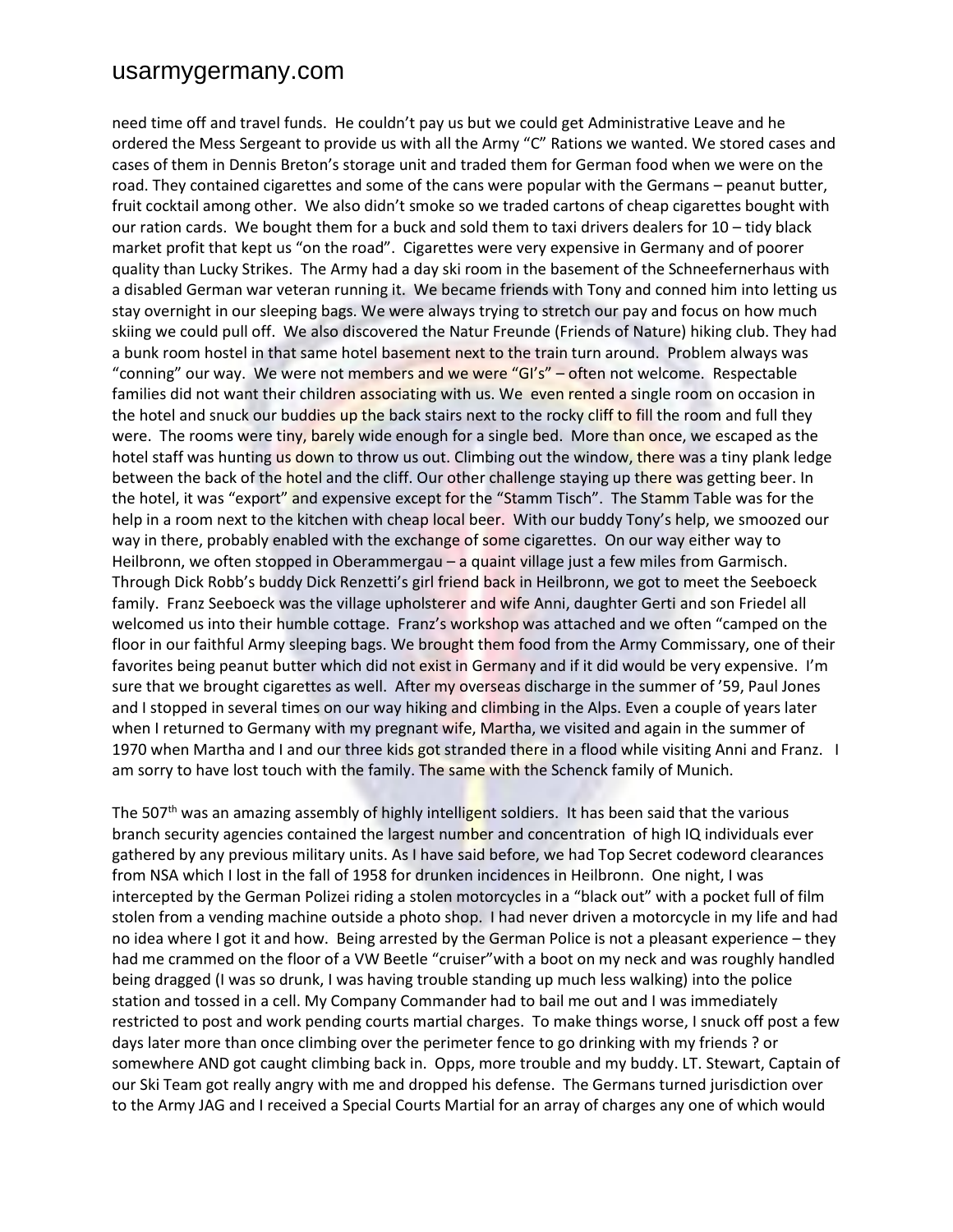have got me stockade (jail) time or a bad discharge. However, I was enabled by my section chief and even my Battalion Commander, a crusty old Major who served as a character witness in my trial so I got off with a restriction and fine BUT lost my clearance and was transferred out of the ASA. My transfer from Heilbronn to Mannheim is covered in the Girl in the White Bikini story. Frigga and I moved at the same time to Mannheim.

As I was transferring, orders came down from Corps HQ accepting my appeal and setting aside the findings of guilty in my courts martial and restored all my rights and privileges EXCEPT my clearance so I still had to transfer to the Anti-aircraft artillery in the name of the 3<sup>rd</sup> Gun Bn (Skysweeper) where I was assigned as a supply clerk. While ASA was a unit with high concentration of highly intelligent individuals, the Air Artillery was not. Without sounding too racist, the unit had gone to Europe prior to the Korean War as a black segregated unit. Partially desegregated after Korea, the unit was manned by the largest concentration of African-Americans I had ever encountered. ASA was very elitist and therefore white, the same with Language School. The  $3^{rd}$  Gun Bn. was an obsolete unit and slated for deactivation so it's NCO's and Officers were in dead-end assignments. Even as just a high school graduate, I didn't fit in. Thanks goodness, I met Ernest Arvesen who like me, was "dumped" at 3<sup>rd</sup> Gun from a cushy job as the secretary to the local JAG. I can't remember what Ernie did to warrant the transfer. In any case, we became great buddies and I have him to thank for getting me out or keeping me out of "tricky situations". He became a banker after the army and practiced on me, managing my pay. I had gotten in the bad habit since I hated the  $3^{rd}$  Gun Bn to go on the town and blow my months pay in a week and then be totally broke. Ernie started holding my pay for me and budgeting it out. Every chance I got, I would take the train back to Heilbronn to see my Donnerstag Abend Klub friends or to go with them skiing in Oberammergau and Garmisch. All that cost money. I did create a job selling cast-off Army stuff to a local thrift shop (US Waren) by volunteering to drive the Post trash truck and pick out the good stuff before the Germans at the dump picked it over. Ernie, like me, had made some German student friends who he introduced me to. They lived in Heppenheim and we hung out with them on a regular basis. Horst had graduated from the original Waldorf School which we visited – a fascinating program developed by a Swiss philosopher named Rudolf Steiner. Years later during our Hippie days in Downeast Maine, we enrolled the kids in a parent-run Waldorf School. In Michaelstadt, our favorite Gasthaus offered homemade wurst and Kaese mit Musik (Cheese with Music) – a warm homemade brie on dark bread with salt and pepper – delicious! Heppenheim was a quaint relic from the Middle Ages in the Odenwald – a wonderful dark woodsy forested area. We also had another buddy who was a conservatory graduate in opera. Arthur Childs did not fit in but as the Chaplain's aid, he was safe in the chapel most of the time. We called ourselves the three musketeers. Arthur had a serious German girlfriend named Doris, so serious that they got married. They fixed me up with Barbara, Doris' sister who was my girlfriend for a while but got mad at me while we were out in a "Jeder kann mit" bar. LKM offered activities that everyone could join in like a hula hoop competition and the like. Barbara mushed a paper of mustard in my face, called me a male chauvinist pig for something I said? and stormed out. Art and I were invited to the family house for Christmas eve but Barbara wouldn't talk to me. I was friends with the Christoph family in Mannheim – read the Girl in the White Bikini. I spent considerable free time with them and when my overseas discharge went through, we celebrated my last night in the Active Army in their apartment only to be arrested the next day when I returned to Sullivan Barracks to pick up my gear and meet PB Jones, my old buddy from Heilbronn who was out of the Army and picking me up for our European adventure. The Battalion Executive Officer took a strong dislike of me – something about a "screw-up" soldier although my boss, SFC Johnson gave me high marks for my job. He had me under armed guard in the mess hall washing mess gear brought in from the "field". It was potential Soviet invasion time and all our troops were maneuvering in our "alert" areas waiting for WWIII. Later that day, the Battalion mail clerk who was a buddy of mine showed up to pick up the mail,